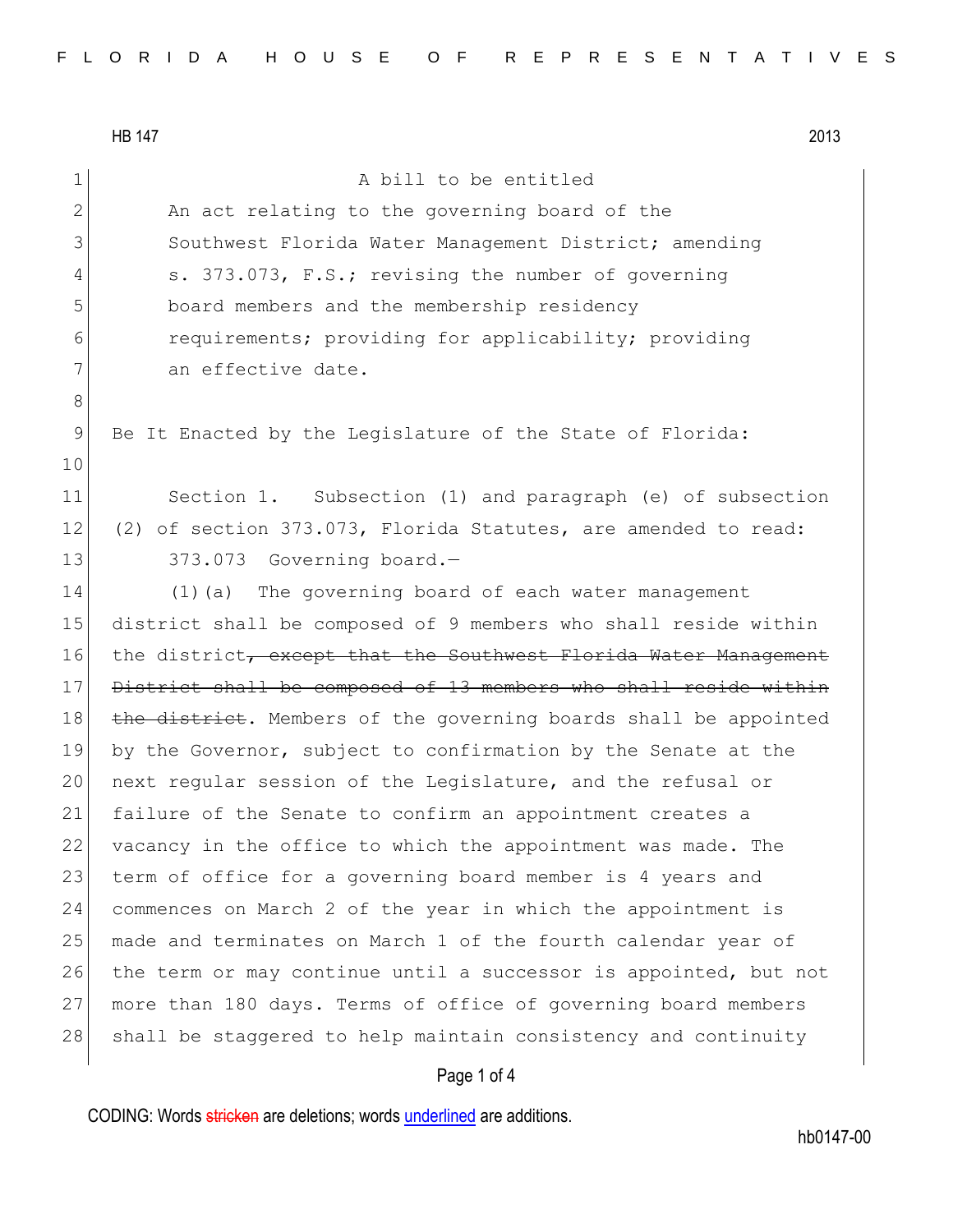#### HB 147 2013

29 in the exercise of governing board duties and to minimize 30 disruption in district operations.

 $31$  (b) Commencing January 1, 2014  $2011$ , the Governor shall 32 appoint the following number of governing board members in each 33 year of the Governor's 4-year term of office:

34 1. In the first year of the Governor's term of office, the 35 Governor shall appoint four members to the governing board of 36 the Southwest Florida Water Management District and appoint 37 three members to the governing board of each other district.

38 2. In the second year of the Governor's term of office, 39 the Governor shall appoint three members to the governing board 40 of the Southwest Florida Water Management District and two 41 members to the governing board of each other district.

42 3. In the third year of the Governor's term of office, the 43 Governor shall appoint three members to the governing board of 44 the Southwest Florida Water Management District and two members 45 to the governing board of each other district.

46 4. In the fourth year of the Governor's term of office, 47 the Governor shall appoint <del>three members to the governing board</del> 48 of the Southwest Florida Water Management District and two 49 members to the governing board of each other district.

50 51 For any governing board vacancy that occurs before the date 52 scheduled for the office to be filled under this paragraph, the 53 Governor shall appoint a person meeting residency requirements 54 of subsection (2) for a term that will expire on the date 55 scheduled for the term of that office to terminate under this 56 subsection. In addition to the residency requirements for the

## Page 2 of 4

CODING: Words stricken are deletions; words underlined are additions.

hb0147-00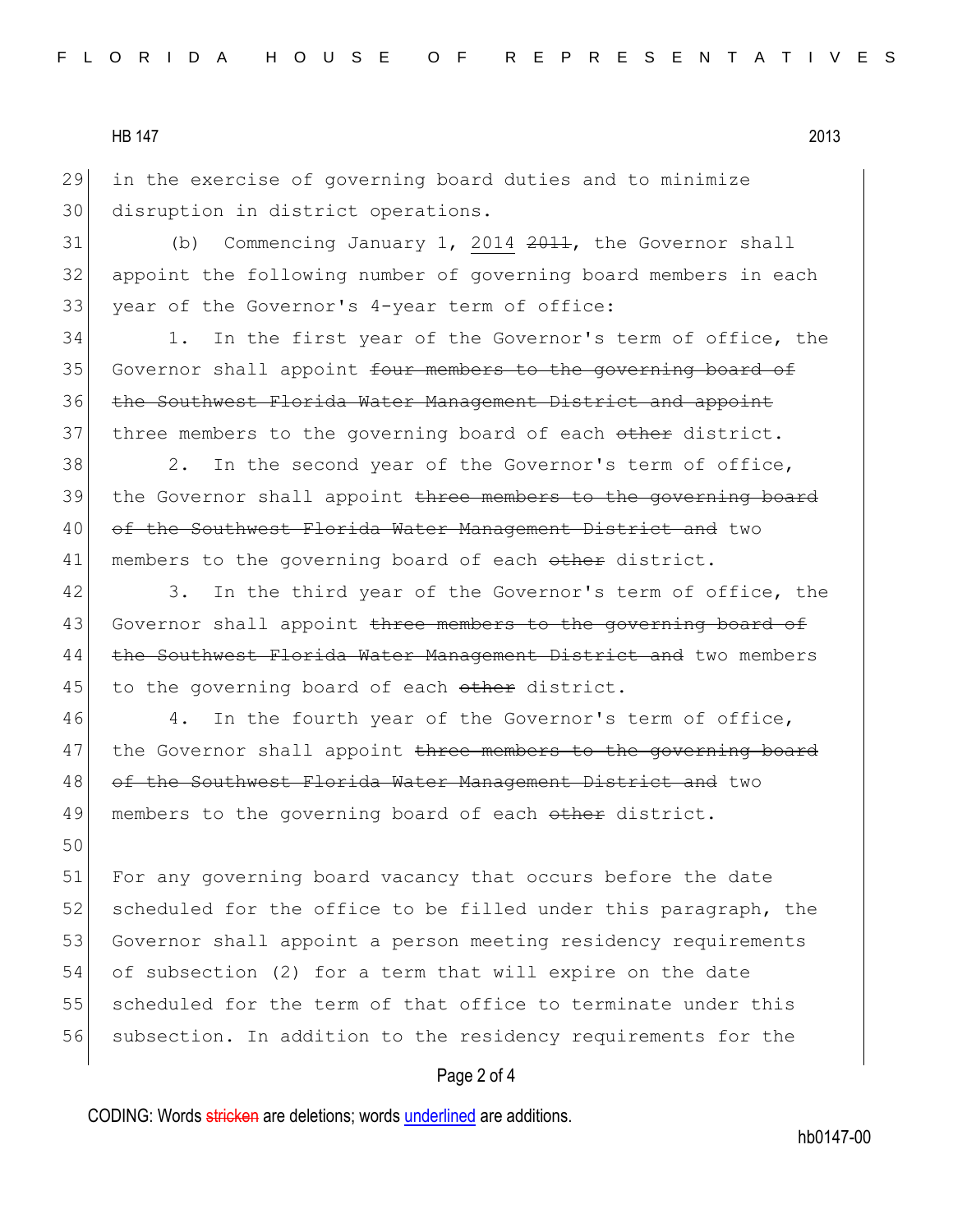### HB 147 2013

57 governing boards as provided by subsection (2), the Governor 58 shall consider appointing governing board members to represent 59 an equitable cross-section of regional interests and technical 60 expertise.

61 (2) Membership on governing boards shall be selected from 62 candidates who have significant experience in one or more of the 63 following areas, including, but not limited to: agriculture, the 64 development industry, local government, government-owned or 65 privately owned water utilities, law, civil engineering, 66 environmental science, hydrology, accounting, or financial 67 businesses. Notwithstanding the provisions of any other general 68 or special law to the contrary, vacancies in the governing 69 boards of the water management districts shall be filled 70 according to the following residency requirements, representing 71 areas designated by the United States Water Resources Council in 72 United States Geological Survey, River Basin and Hydrological 73 Unit Map of Florida-1975, Map Series No. 72: 74 (e) Southwest Florida Water Management District:

75 1. One member Two members shall reside in Hillsborough

76 County.

 $77$   $2.$  One member shall reside in the area consisting of 78 Hillsborough and Pinellas Counties.

79 2.<del>3.</del> One member <del>Two members</del> shall reside in Pinellas 80 County.

# 81 4. One member shall reside in Manatee County.

82 3.5. One member Two members shall reside in Polk County.

- 83 4.<del>6.</del> One member shall reside in Pasco County.
- 84 5. One member shall be appointed at large from Sarasota

## Page 3 of 4

CODING: Words stricken are deletions; words underlined are additions.